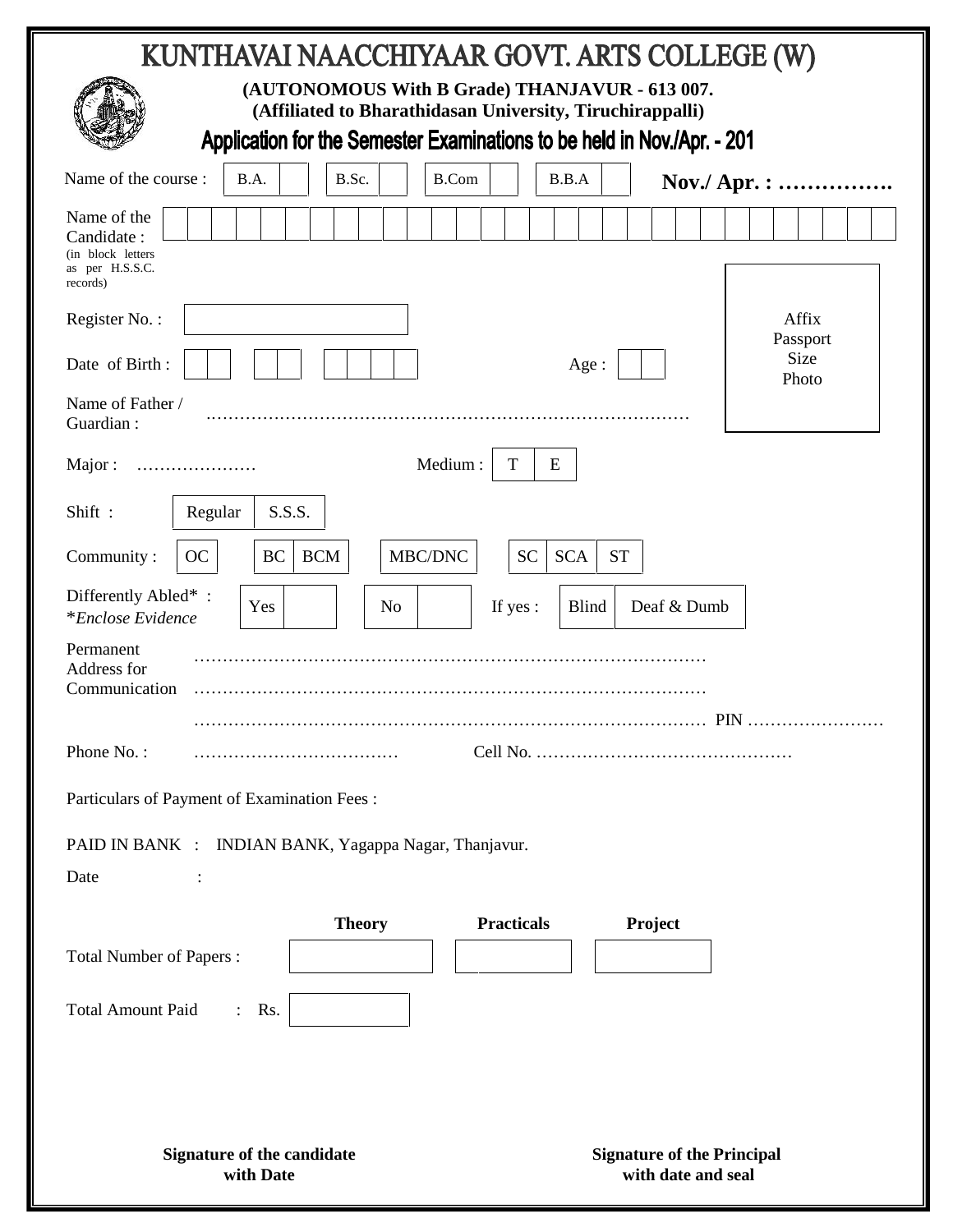| Register No. |  |
|--------------|--|
|--------------|--|

| <b>I SEMESTER</b> |                     |           | <b>II SEMESTER</b> |  |  |
|-------------------|---------------------|-----------|--------------------|--|--|
| Sub. Code         | <b>Title</b>        | Sub. Code | <b>Title</b>       |  |  |
|                   |                     |           |                    |  |  |
|                   |                     |           |                    |  |  |
|                   |                     |           |                    |  |  |
|                   |                     |           |                    |  |  |
|                   |                     |           |                    |  |  |
|                   |                     |           |                    |  |  |
|                   |                     |           |                    |  |  |
|                   |                     |           |                    |  |  |
|                   | <b>III SEMESTER</b> |           | <b>IV SEMESTER</b> |  |  |
| Sub. Code         | <b>Title</b>        | Sub. Code | <b>Title</b>       |  |  |
|                   |                     |           |                    |  |  |
|                   |                     |           |                    |  |  |
|                   |                     |           |                    |  |  |
|                   |                     |           |                    |  |  |
|                   |                     |           |                    |  |  |
|                   |                     |           |                    |  |  |
|                   |                     |           |                    |  |  |
|                   | <b>V SEMESTER</b>   |           | <b>VI SEMESTER</b> |  |  |
| Sub. Code         | <b>Title</b>        | Sub. Code | <b>Title</b>       |  |  |
|                   |                     |           |                    |  |  |
|                   |                     |           |                    |  |  |
|                   |                     |           |                    |  |  |
|                   |                     |           |                    |  |  |
|                   |                     |           |                    |  |  |
|                   |                     |           |                    |  |  |
|                   |                     |           |                    |  |  |
|                   |                     |           |                    |  |  |